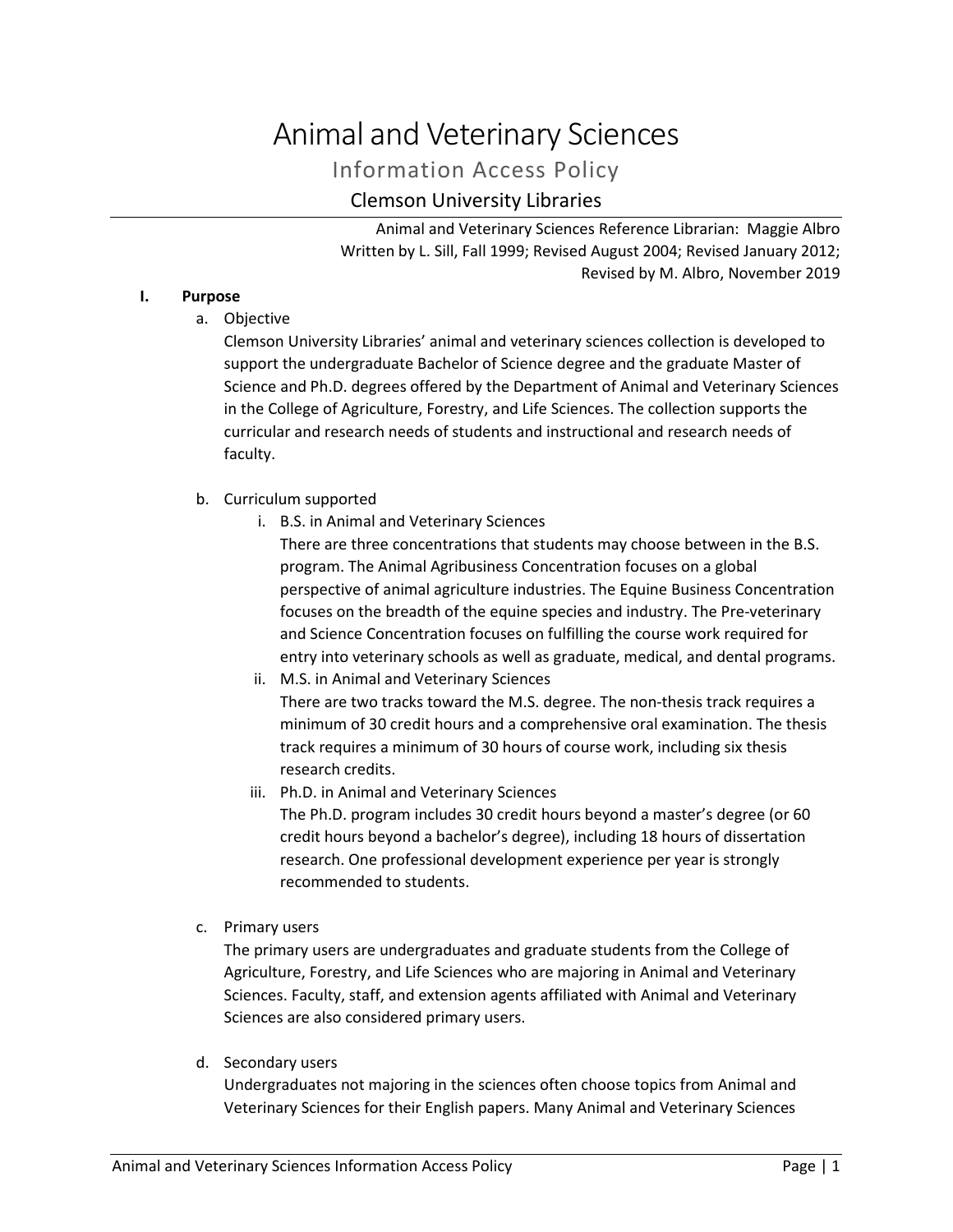topics are now "hot news" (*i.e.* cloning animals, pollution from animal waste, animal welfare issues). Materials are purchased that cover these topics in both a scholarly, academic matter and in laymen's language for the undergraduate who is not a science major.

Much of the material in animal and veterinary sciences is interdisciplinary. Materials bought for this department are used by faculty, students, and staff in many other life science departments.

Community residents also use the Animal and Veterinary Sciences materials, especially in the areas of animal husbandry and equine science.

# **II. Scope of the Collection**

The collection is housed between Cooper Library and Offsite Storage, with the exception of some materials available in a stable online format. Collecting efforts are aimed at maintaining a well-rounded collection, with special strengths in the areas of current research at Clemson University and in areas where degrees are given, but which also provides materials for undergraduates in all areas of Animal and Veterinary Science and which will in the future provide an adequate basic collection as research interests change.

a. Format guidelines

Monographic material will be purchased in print and/or electronic format. Journals, handbooks, manuals, and encyclopedias will be in electronic format, if available. DVDs will be purchased as requested by the faculty.

# b. Language guidelines

Primarily English-language materials will be selected. If materials in other languages are collected they must generally contain information not readily available in English.

c. Geographical guidelines

Much of the material in Animal and Veterinary Sciences describes subjects which are independent of geography. Some degree of comprehensive coverage is attempted in local (North Carolina, South Carolina, Georgia) and issues specific to the Southeastern United States.

# d. Chronological guidelines

Most books considered for purchase are current; materials published prior to the most recent five years are purchased very selectively.

- e. Types of materials excluded The following materials will be excluded unless there is an extraordinary need and/or a specific request:
	- i. Workbooks
	- ii. Computer software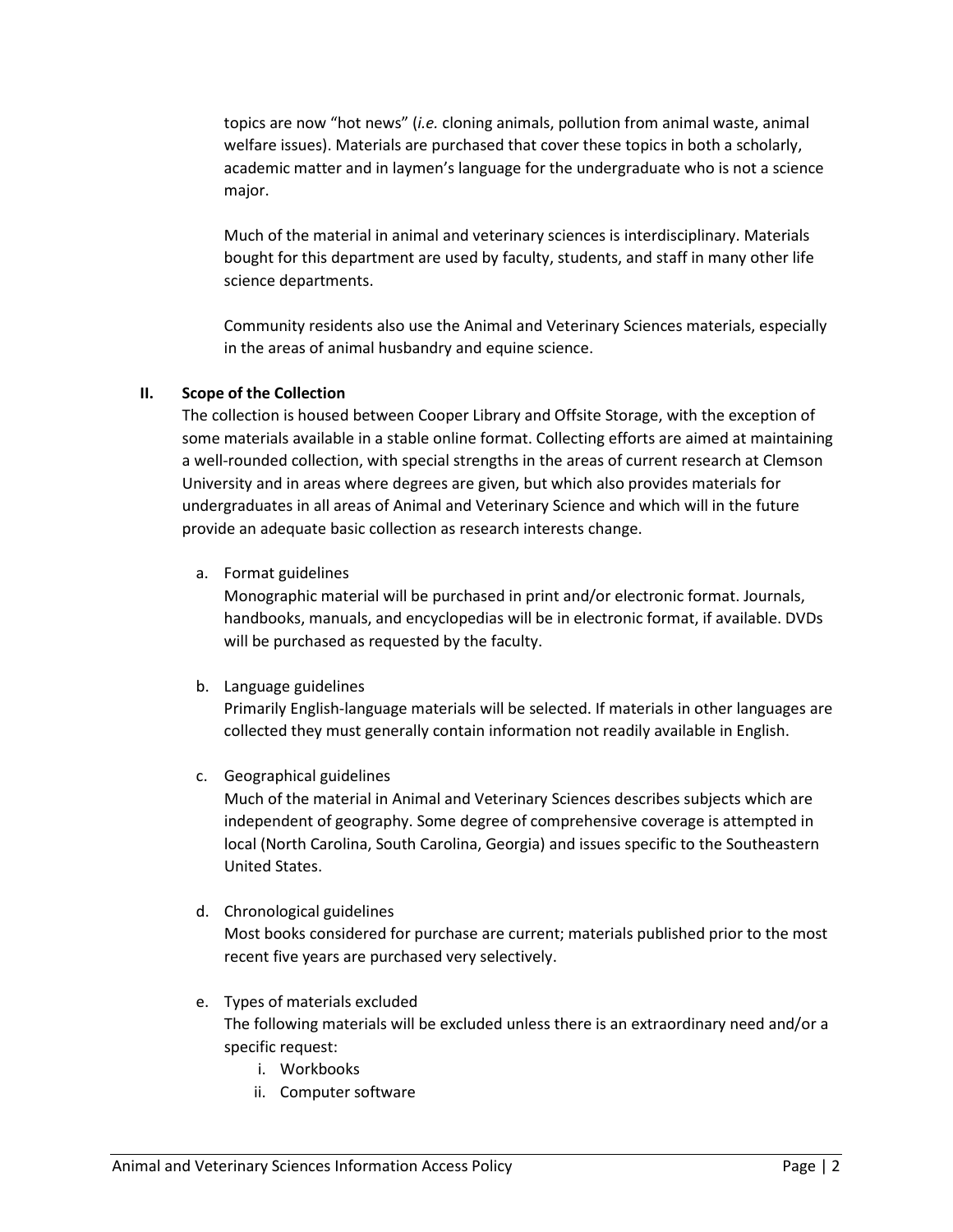- iii. Rare materials
- iv. Textbooks

#### **III. Subject Classifications Collected**

Primary Subject Classifications:

| Animal culture        | $SF 1+$    |
|-----------------------|------------|
| Animal handling       | SF 760.A54 |
| Animal immobilization | SB 760.A55 |
| Animal nutrition      | SF 94.5+   |
| Animals, Laboratory   | SF 405.5+  |
| Animals, Working      | SF 170+    |

| <b>Related Classifications</b>          |          |
|-----------------------------------------|----------|
| Animal industry                         | HD 9410+ |
| Humane and inhuman treatment of animals | HV 4701+ |
| Small animals                           | SF 409   |
| Zoology                                 | OL $1+$  |

#### IV. **Core Animal and Veterinary Science Journals**

Acta Veterinaria Scandinavica with Supplements American Journal of Veterinary Research Anatomia, Histologia, Embryologia Animal Animal Biotechnology Animal Genetics Animal Law Animal Reproduction Science Animal Science Journal: Nihon Chikusan Gakkaiho Animal Welfare Anthrozoos Applied Animal Behaviour Science Archives of Animal Nutrition ATLA Alternatives to Laboratory Animals Australian Veterinary Journal Avian Diseases Avian Pathology Berliner und Münchener tierärztliche Wochenschrift Biology of Reproduction BMC Veterinary Research British Poultry Science Canadian Journal of Animal Science Canadian Journal of Veterinary Research Canadian Veterinary Journal Comparative Immunology, Microbiology, and Infectious Diseases Comparative Medicine Domestic Animal Endocrinology DTW: Deutsche Tierarztliche Wochenschrift Fish and Shellfish Immunology ILAR Journal In Practice Journal of Animal Physiology and Animal Nutrition Journal of Animal Science Journal of Aquatic Animal Health Journal of Avian Medicine and Surgery Journal of Comparative Pathology Journal of Dairy Research Journal of Dairy Science Journal of Equine Veterinary Science Journal of Exotic Pet Medicine (formerly, Seminars in Avian and Exotic Pet Medicine) Journal of Feline Medicine and Surgery Open Reports Journal of Fish Diseases Journal of Medical Entomology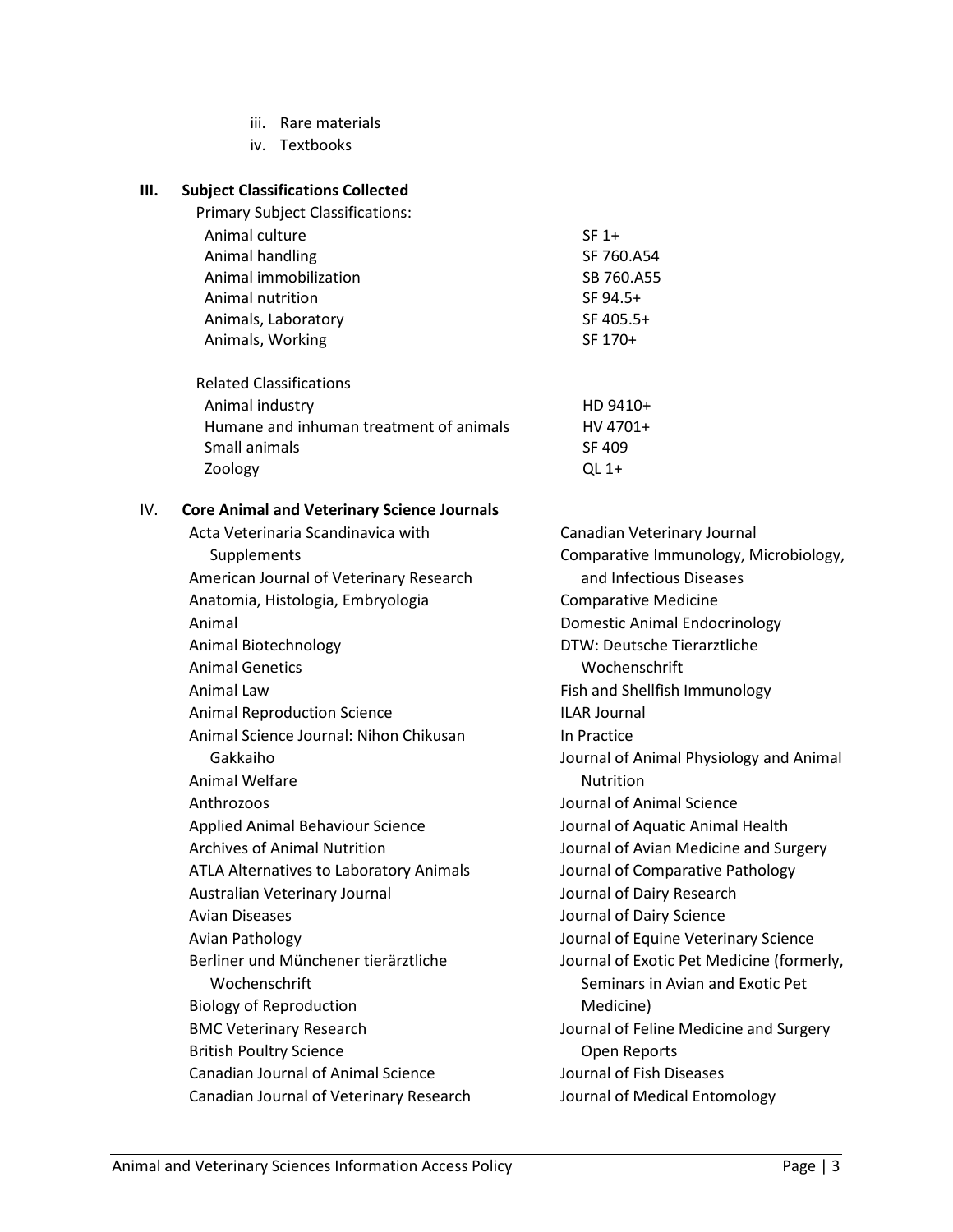Journal of Medical Primatology Journal of Small Animal Practice Journal of the American Association for Laboratory Animal Science: JAALAS (formerly, Contemporary Topics in Laboratory Animal Science) Journal of the American Veterinary Medical Association Journal of Veterinary Cardiology Journal of Veterinary Emergency and Critical Care Journal of Veterinary Internal Medicine Journal of Veterinary Medical Education Journal of Veterinary Pharmacology and **Therapeutics** Journal of Wildlife Diseases Journal of Zoo and Wildlife Medicine Lab Animal Laboratory Animals Medical and Veterinary Entomology New Zealand Veterinary Journal Onderstepoort Journal of Veterinary Research Poultry Science Reproduction Reproduction in Domestic Animals: Zuchthygiene Research in Veterinary Science

Small Ruminant Research Theriogenology Topics in Companion Animal Medicine (formerly, Clinical Techniques in Small Animal Practice) Transboundary and Emerging Diseases (formerly, Journal of Veterinary medicine Series A) Tropical Animal Health and Production Vaccine Veterinary and Comparative Oncology Veterinary Clinical Pathology Veterinary Dermatology Veterinary Immunology and Immunopathology Veterinary Journal (formerly, British Vet Journal) Veterinary Microbiology Veterinary Ophthalmology Veterinary Parasitology Veterinary Radiology and Ultrasound Veterinary Record Veterinary Research Communications Veterinary Surgery Zoo Biology Zoonoses and Public Health (formerly, Journal of Veterinary Medicine B)

# V. **Core Animal and Veterinary Science Databases and Indexes**

AGRICOLA Animal Behavior Abstracts Biological and Agricultural Index Plus BIOSIS Current Contents Genetics Abstracts Medline (PubMed) PubMed (Medline) Science Citation Index SciFinder Scholar **TOXLINE** TOXNET Web of Science Zoological Record

# **VI. Access to Information not Available On-site**

- a. Remote Storage Online request forms and document delivery enable access to materials in Clemson Libraries' remote storage facilities within 24 business hours.
- b. Interlibrary Loan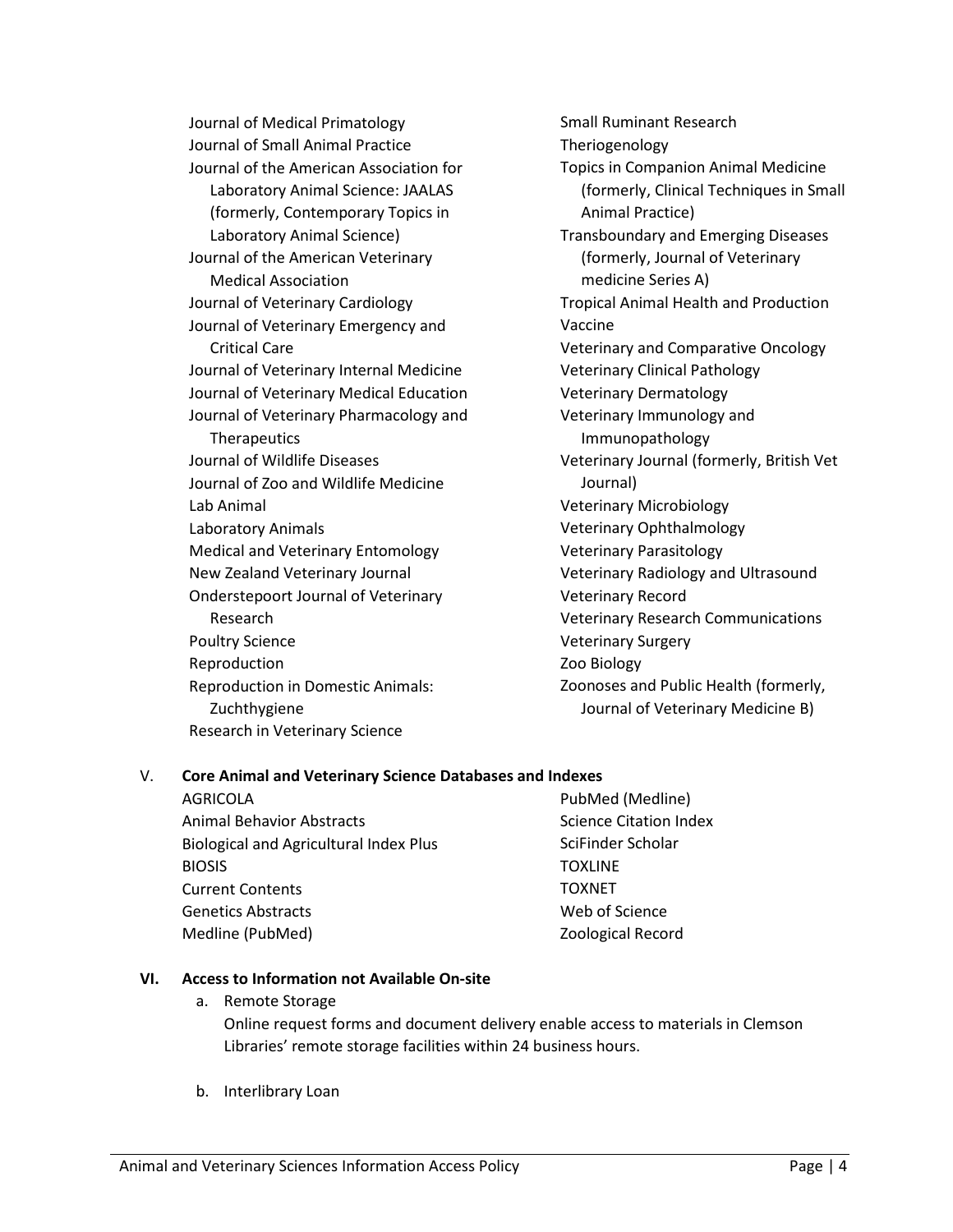The primary access point for journals and secondary access point for books not owned or accessible by Clemson Libraries will be Interlibrary Loan. This service is free to Clemson University students, faculty, and staff.

c. PASCAL Delivers

The primary access point for books not owned or accessible by Clemson Libraries will be PASCAL Delivers. This service provides access to books owned by other academic libraries in the state of South Carolina and is free to Clemson University students, faculty, and staff.

# **VII. Selection Tools Used**

- a. Faculty and student requests and recommendations
- b. Course syllabi
- c. Major Animal and Veterinary Science journals
- d. Publishers' websites and catalogs
- e. An approval plan
- f. GOBI online database
- g. Circulation, Interlibrary Loan, and PASCAL Delivers activity

# **VIII. Deselection Guidelines**

Monographic material, with an imprint of 15 years ago or earlier, which has not circulated for the last ten years, will be reviewed for deselection. Statistical reports are available for review of these titles. Due to the need to maintain materials for historical research and/or reference, older materials may be kept even if they have not circulated recently. If a book has not circulated and is historically important, Special Collections will be asked to house it. If Special Collections does not take the item, storage will be considered if the item is rare or unique to Clemson.

# **IX. Evaluation Tools**

- a. Circulation, recall, internal use
- b. Interlibrary Loan and PASCAL Delivers requests
- c. *Journal Citation Reports*

# **X. Collection Assessment and Planning**

- a. Qualitative Measures
	- i. The information access policy for this department will be reviewed every five years.
	- ii. Appropriate bibliographies will be checked against our holdings
	- iii. Benchmarking projects, to be determined
- b. Quantitative Measures
	- i. Interlibrary Loan activities will be monitored to see what subject areas are lacking and what type of materials are most requested.
	- ii. Circulation statistics, for both print and electronic resources, will be reviewed to see which areas of the collection are most heavily used.
	- iii. Keeping track of new research grants undertaken and the new courses taught in the Animal and Veterinary Sciences Department can also help determine what